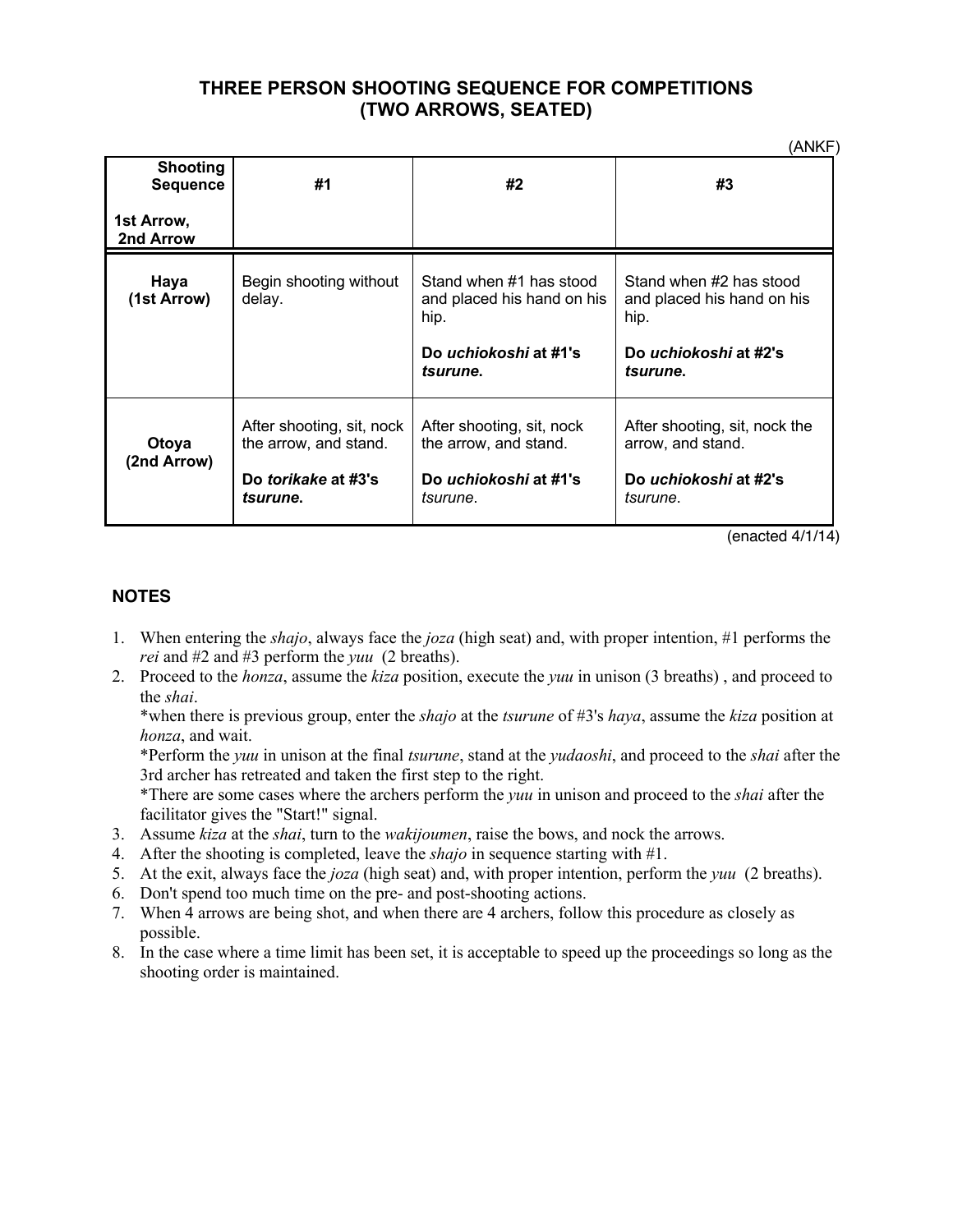### **FIVE PERSON SHOOTING SEQUENCE FOR COMPETITIONS (TWO ARROWS, SEATED)**

|                                    |                                                                                                                                    |                                                                                                                               |                                                                                                                               |                                                                                                                              | (ANKF)                                                                                                                       |
|------------------------------------|------------------------------------------------------------------------------------------------------------------------------------|-------------------------------------------------------------------------------------------------------------------------------|-------------------------------------------------------------------------------------------------------------------------------|------------------------------------------------------------------------------------------------------------------------------|------------------------------------------------------------------------------------------------------------------------------|
| <b>Shooting</b><br><b>Sequence</b> | #1                                                                                                                                 | #2                                                                                                                            | #3                                                                                                                            | #4                                                                                                                           | #5                                                                                                                           |
| 1st Arrow,<br>2nd Arrow            |                                                                                                                                    |                                                                                                                               |                                                                                                                               |                                                                                                                              |                                                                                                                              |
| Haya<br>(1st Arrow)                | Begin shooting<br>without delay.                                                                                                   | Stand when #1<br>has stood and<br>placed his hand<br>on his hip.<br>Do uchiokoshi<br>at #1's<br>tsurune.                      | Stand when #2<br>has stood and<br>placed his hand<br>on his hip.<br>Do uchiokoshi<br>at $#2's$<br>tsurune.                    | Stand when #3<br>has stood and<br>placed his hand<br>on his hip.<br>Do uchiokoshi<br>at $#3's$<br>tsurune.                   | Stand when #4<br>has stood and<br>placed his hand<br>on his hip.<br>Do uchiokoshi<br>at $#4's$<br>tsurune.                   |
| Otoya<br>(2nd Arrow)               | After shooting,<br>sit, nock the<br>arrow, and<br>stand.<br>Do <i>torikake</i> at<br>#5's tsurune<br>and proceed<br>with shooting. | After shooting,<br>sit, nock the<br>arrow, and<br>stand.<br>Do uchiokoshi<br>at #1's tsurune<br>and proceed<br>with shooting. | After shooting,<br>sit, nock the<br>arrow, and<br>stand.<br>Do uchiokoshi<br>at #2's tsurune<br>and proceed<br>with shooting. | After shooting,<br>sit, nock the<br>arrow, and<br>stand.<br>Do uchiokoshi<br>at #3's tsurune<br>and proceed<br>with shooting | After shooting,<br>sit, nock the<br>arrow, and<br>stand.<br>Do uchiokoshi<br>at #4's tsurune<br>and proceed<br>with shooting |

#### **NOTES**

- 1. When entering the *shajo*, always face the *joza* (high seat) and, with proper intention, #1 performs the *rei* and #2 and #3 perform the *yuu* (2 breaths).
- 2. Proceed to the *honza*, assume the *kiza* position, execute the *yuu* in unison (3 breaths) , and proceed to the *shai*.

\*when there is previous group, enter the *shajo* at the *tsurune* of #3's *haya*, assume the *kiza* position at *honza*, and wait.

\*Perform the *yuu* in unison at the final *tsurune*, stand at the *yudaoshi*, and proceed to the *shai*  after the 3rd archer has retreated and taken the first step to the right.

\*There are some cases where the archers perform the *yuu* in unison and proceed to the *shai* after the facilitator gives the "Start!" signal.

- 3. Assume *kiza* at the *shai*, turn to the *wakijoumen*, raise the bows, and nock the arrows.
- 4. After the shooting is completed, leave the *shajo* in sequence starting with #1.
- 5. At the exit, always face the *joza* (high seat) and, with proper intention, perform the *yuu* (2 breaths).
- 6. Don't spend too much time on the pre- and post-shooting actions.
- 7. When 4 arrows are being shot, and when there are 4 archers, follow this procedure as closely as possible.
- 8. In the case where a time limit has been set, it is acceptable to speed up the proceedings so long as the shooting order is maintained.

(ANKF)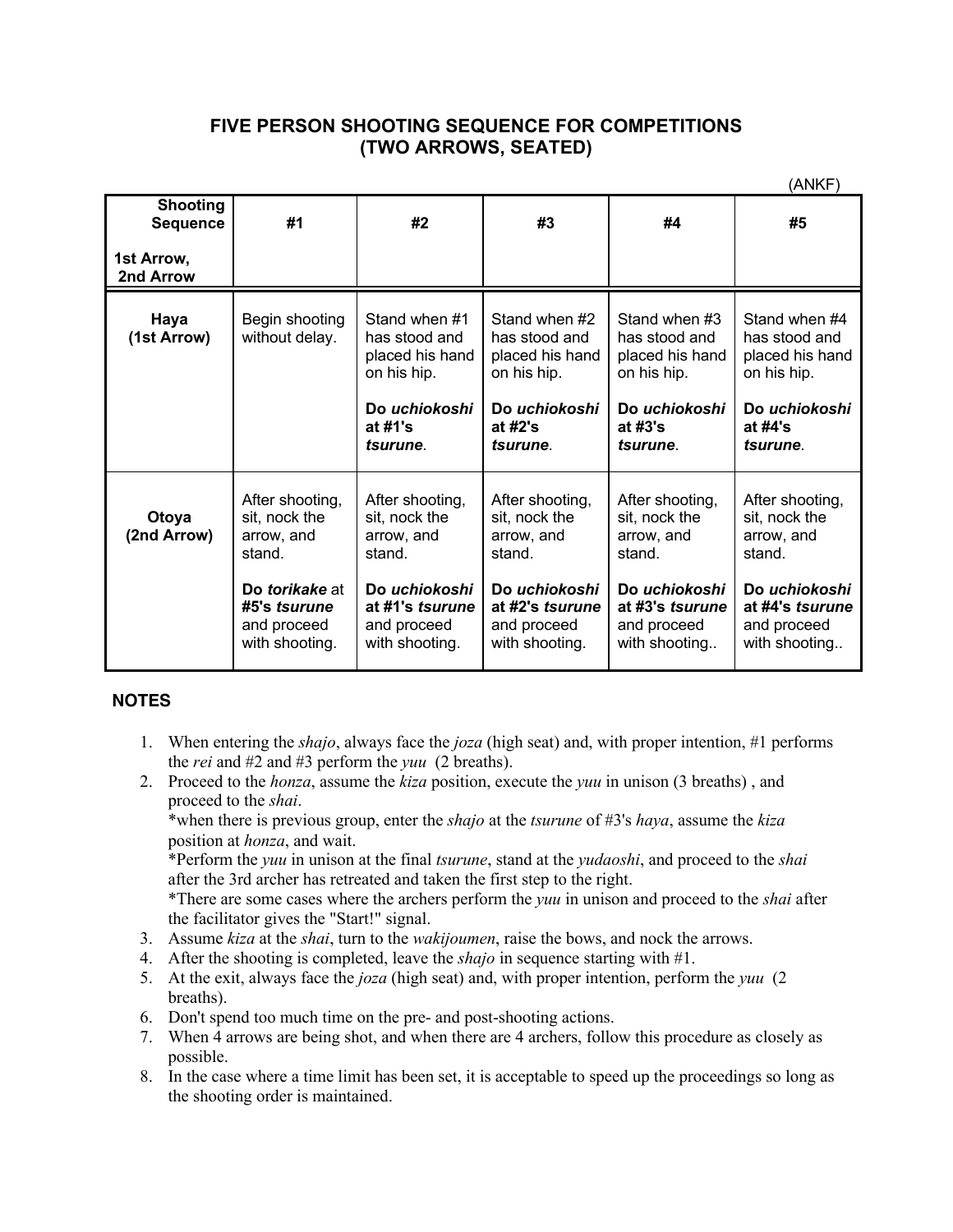# **THREE PERSON SHOOTING SEQUENCE FOR COMPETITIONS (TWO ARROWS, STANDING)**

(ANKF)

| <b>Shooting</b><br><b>Sequence</b> | #1                                                                                                          | #2                                                                                                            | #3                                                                                                            |  |
|------------------------------------|-------------------------------------------------------------------------------------------------------------|---------------------------------------------------------------------------------------------------------------|---------------------------------------------------------------------------------------------------------------|--|
| 1st Arrow,<br>2nd Arrow            |                                                                                                             |                                                                                                               |                                                                                                               |  |
| Haya<br>(1st Arrow)                | Begin shooting without<br>delay.                                                                            | Do uchiokoshi at #1's<br>tsurune.                                                                             | Do <i>uchiokoshi</i> at #2's<br>tsurune.                                                                      |  |
| Otoya<br>(2nd Arrow)               | After shooting, nock the<br>arrow and wait.<br>Do torikake at #3's<br>tsurune and proceed with<br>shooting. | After shooting, nock the<br>arrow and wait.<br>Do uchiokoshi at #1's<br>tsurune and proceed with<br>shooting. | After shooting, nock the<br>arrow and wait.<br>Do uchiokoshi at #2's<br>tsurune and proceed with<br>shooting. |  |

(enacted 4/1/14)

#### **NOTES**

- 1. When entering the *shajo*, always face the *joza* (high seat) and, with proper intention, #1 performs the *rei* and #2 and #3 perform the *yuu* (2 breaths).
- 2. Proceed to the *honza*, assume the *kiza* position, execute the *yuu* in unison (3 breaths) , and proceed to the *shai*.

\*when there is previous group, enter the *shajo* at the *tsurune* of #3's *haya*, assume the *kiza* position at *honza*, and wait.

\*Perform the *yuu* in unison at the final *tsurune*, stand at the *yudaoshi*, and proceed to the *shai*  after the 3rd archer has retreated and taken the first step to the right.

\*There are some cases where the archers perform the *yuu* in unison and proceed to the *shai* after the facilitator gives the "Start!" signal.

- 3. Assume *kiza* at the *shai*, turn to the *wakijoumen*, raise the bows, and nock the arrows.
- 4. After the shooting is completed, leave the *shajo* in sequence starting with #1.
- 5. At the exit, always face the *joza* (high seat) and, with proper intention, perform the *yuu* (2 breaths).
- 6. Don't spend too much time on the pre- and post-shooting actions.
- 7. When 4 arrows are being shot, and when there are 4 archers, follow this procedure as closely as possible.
- 8. In the case where a time limit has been set, it is acceptable to speed up the proceedings so long as the shooting order is maintained.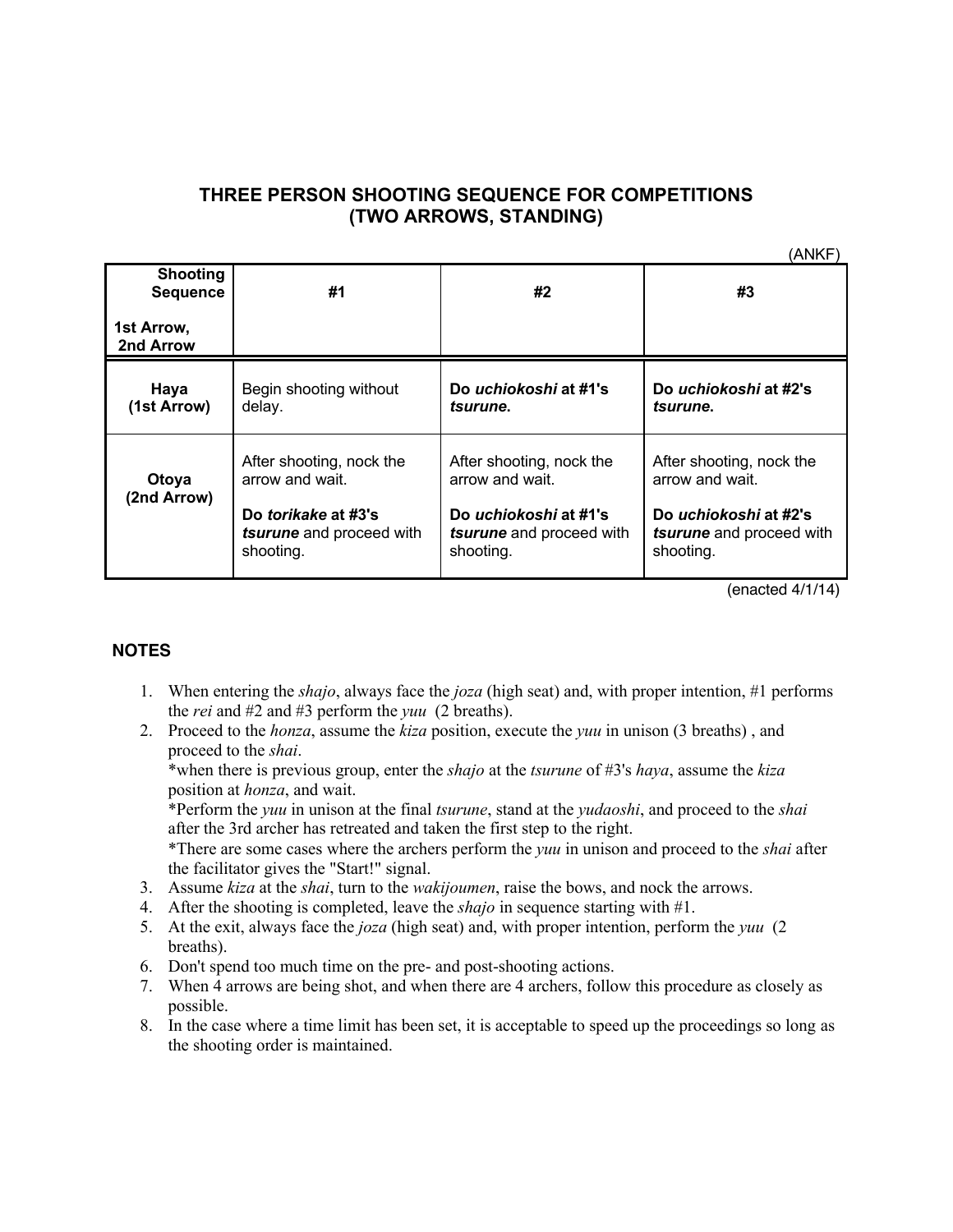### **FIVE PERSON SHOOTING SEQUENCE FOR COMPETITIONS (TWO ARROWS, STANDING)**

 $(0,0)$ 

|                                                  |                                                                 |                                                                   |                                                                   |                                                                   | (ANKF)                                                            |
|--------------------------------------------------|-----------------------------------------------------------------|-------------------------------------------------------------------|-------------------------------------------------------------------|-------------------------------------------------------------------|-------------------------------------------------------------------|
| <b>Shooting</b><br><b>Sequence</b><br>1st Arrow, | #1                                                              | #2                                                                | #3                                                                | #4                                                                | #5                                                                |
| 2nd Arrow                                        |                                                                 |                                                                   |                                                                   |                                                                   |                                                                   |
| Haya<br>(1st Arrow)                              | Begin shooting<br>without delay.                                | Do uchiokoshi<br>at $#1's$<br>tsurune.                            | Do uchiokoshi<br>at $#2's$<br>tsurune.                            | Do uchiokoshi<br>at #3's<br>tsurune.                              | Do uchiokoshi<br>at #4's<br>tsurune.                              |
| Otoya<br>(2nd Arrow)                             | After shooting,<br>nock the arrow<br>and wait.                  | After shooting,<br>nock the arrow<br>and wait.                    | After shooting,<br>nock the arrow<br>and wait.                    | After shooting,<br>nock the arrow<br>and wait.                    | After shooting,<br>nock the arrow<br>and wait.                    |
|                                                  | Do torikake at<br>#5's tsurune<br>and proceed<br>with shooting. | Do uchiokoshi<br>at #1's tsurune<br>and proceed<br>with shooting. | Do uchiokoshi<br>at #2's tsurune<br>and proceed<br>with shooting. | Do uchiokoshi<br>at #3's tsurune<br>and proceed<br>with shooting. | Do uchiokoshi<br>at #4's tsurune<br>and proceed<br>with shooting. |

### **NOTES**

- 1. When entering the *shajo*, always face the *joza* (high seat) and, with proper intention, #1 performs the *rei* and #2 and #3 perform the *yuu* (2 breaths).
- 2. Proceed to the *honza*, assume the *kiza* position, execute the *yuu* in unison (3 breaths) , and proceed to the *shai*.

\*when there is previous group, enter the *shajo* at the *tsurune* of #3's *haya*, assume the *kiza* position at *honza*, and wait.

\*Perform the *yuu* in unison at the final *tsurune*, stand at the *yudaoshi*, and proceed to the *shai* after the 3rd archer has retreated and taken the first step to the right.

\*There are some cases where the archers perform the *yuu* in unison and proceed to the *shai* after the facilitator gives the "Start!" signal.

- 3. Assume *kiza* at the *shai*, turn to the *wakijoumen*, raise the bows, and nock the arrows.
- 4. After the shooting is completed, leave the *shajo* in sequence starting with #1.
- 5. At the exit, always face the *joza* (high seat) and, with proper intention, perform the *yuu* (2 breaths).
- 6. Don't spend too much time on the pre- and post-shooting actions.
- 7. When 4 arrows are being shot, and when there are 4 archers, follow this procedure as closely as possible.
- 8. In the case where a time limit has been set, it is acceptable to speed up the proceedings so long as the shooting order is maintained.